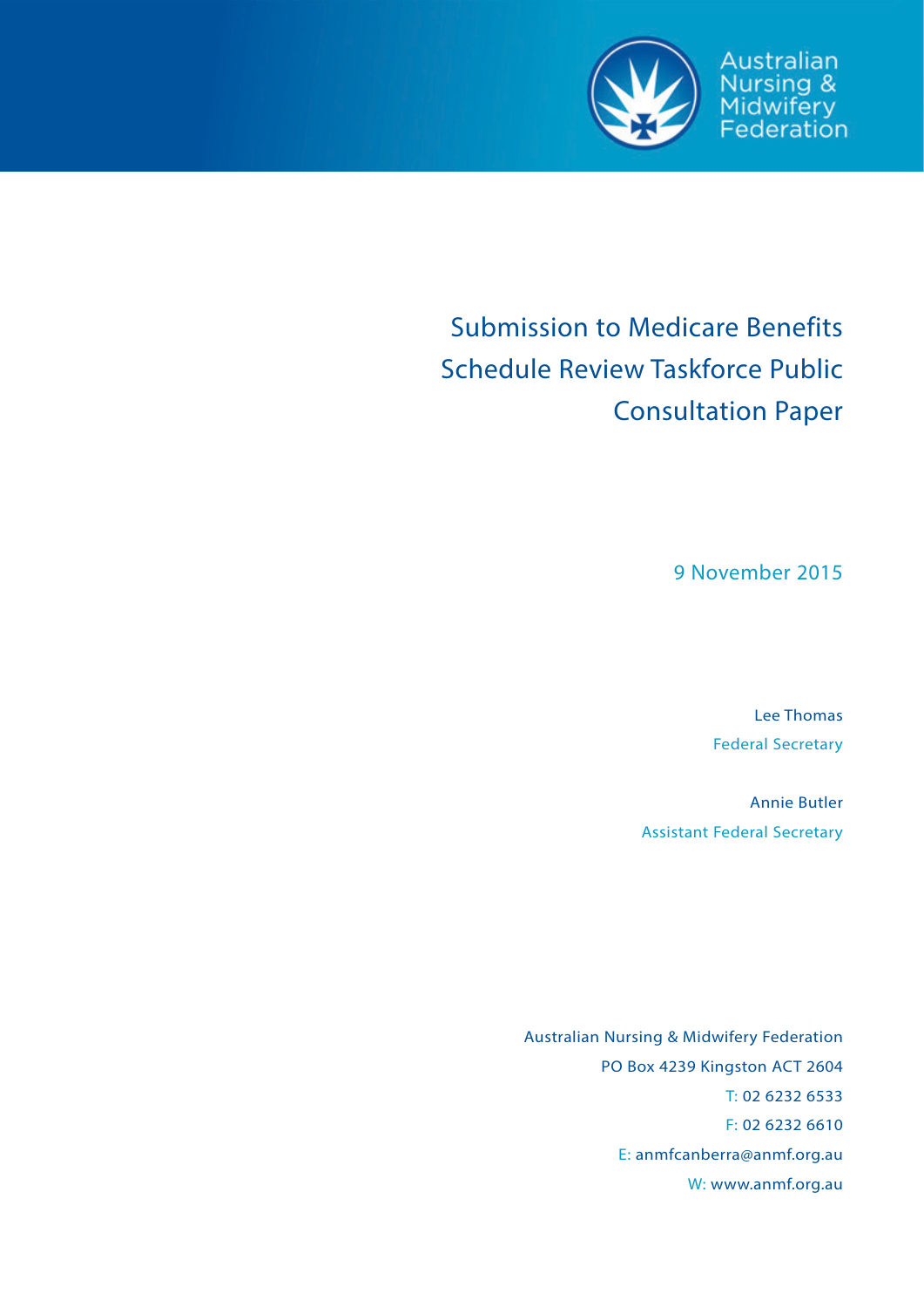## Introduction

Established in 1924, the Australian Nursing and Midwifery Federation (ANMF) is the largest professional and industrial organisation in Australia for nurses, midwives and assistants in nursing, with Branches in each State and Territory of Australia. The core business of the ANMF is the professional and industrial representation of our members and the professions of nursing and midwifery.

With a membership which now stands at over 249,000 nurses, midwives and assistants in nursing, our members are employed across all urban, rural and remote locations, in both the public and private health and aged care sectors.

The ANMF takes a leadership role for the nursing and midwifery professions by participating in the development of policy relating to: nursing and midwifery practice, professionalism, regulation, education, training, workforce, and socio-economic welfare; health and aged care, community services, veterans' affairs, workplace health and safety, industrial relations, social justice, human rights, immigration, foreign affairs and law reform.

Nurses and midwives together comprise more than half the total health workforce. They are the most geographically dispersed health professionals in this country, providing health care to people across their lifespan and in all socio-economic spheres.

The ANMF welcomes the opportunity to provide advice to the Medicare Benefits Schedule (MBS) Review Taskforce to guide its deliberations on improving the current system, consistent with evidence-based practice and best value for health care.

### General comments

#### *Nurses and midwives*

Registered nurses and midwives are regulated health care professionals, who provide care in collaboration with other health professionals and individuals requiring care. Legislation and regulation guide nursing and midwifery practice. Registered nurses and midwives, as qualified registered health professionals, are accountable and responsible for their own actions.

Nurses and midwives are entitled to identify the care which they are educated, competent and authorised to provide. They are held accountable for their practice by the Nursing and Midwifery Board of Australia (NMBA), whose role is to protect the public, as is the case for all other regulated health professions.

As regulated health professionals, registered nurses and midwives are not 'supervised' nor do they provide care 'for and on behalf of' any other health care professional. Nurses and midwives acknowledge that all health care is a collaborative endeavour focused on positive outcomes for individuals and groups.

There are currently 268,634 registered nurses and 61,880 enrolled nurses registered with the NMBA1, including a total of 1,248 nurse practitioners. There are 30,522 midwives registered with the NMBA including 182 eligible midwives and one midwife practitioner.

<sup>1.</sup>Nursing and Midwifery Board of Australia (NMBA). *Nurse and Midwife registrant data: June 2015*. Retrieved on 30 October 2015 from: http://www.nursingmidwiferyboard.gov.au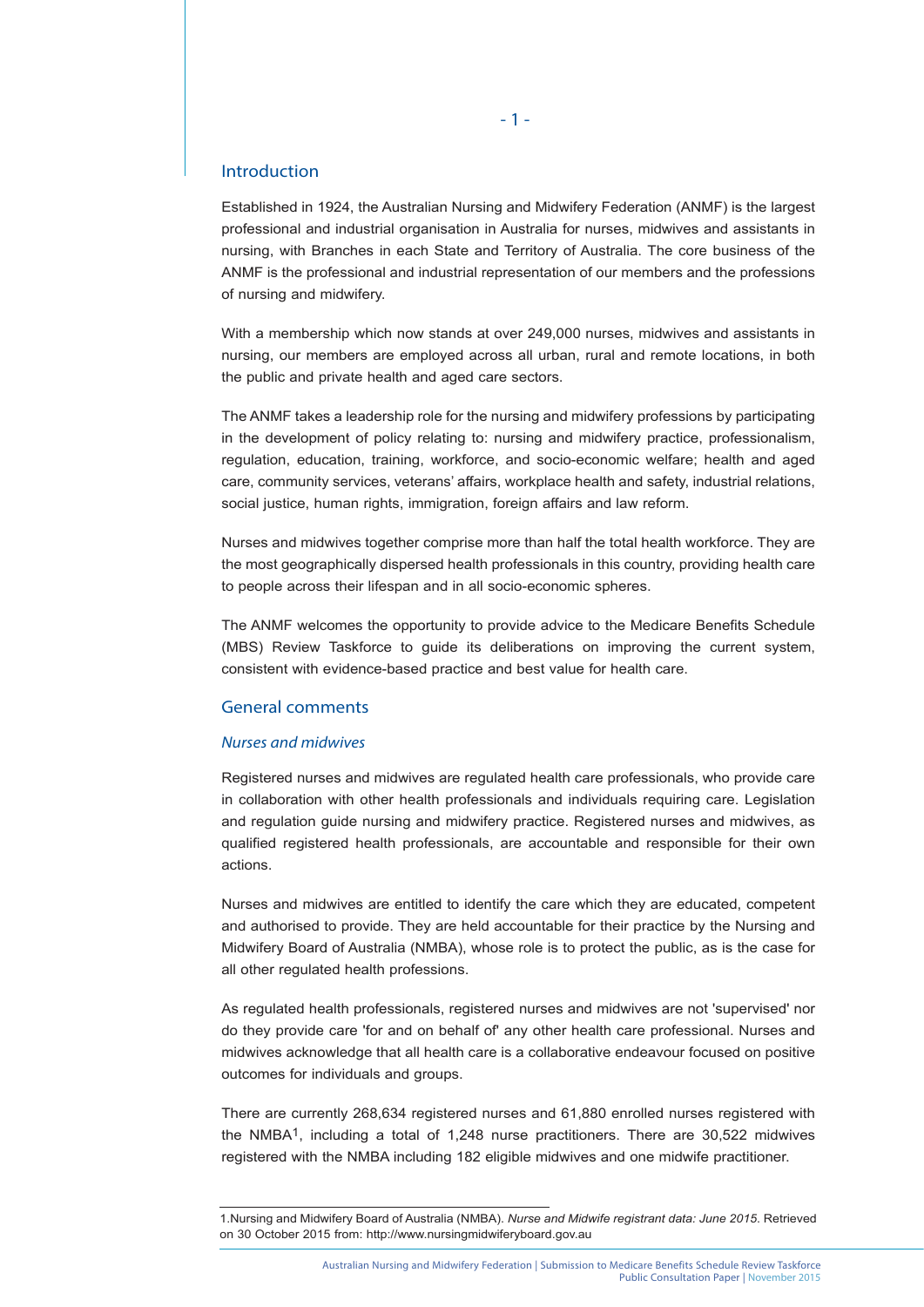## *Universal health insurance*

The ANMF has remained a staunch advocate of a universal health insurance coverage for all Australians since the introduction of Medibank in 1975, later revamped as Medicare in 1984. The philosophical underpinning of the nursing and midwifery professions is that all people, regardless of socio-economic status, should be able to access health care services appropriate to their needs. That is, access to services should always be based on clinical need and not on ability to pay.

As it is over 20 years since the current MBS was introduced the ANMF agrees it is imperative all 5,769 MBS items be reviewed for their relevance and contemporary evidence base for health care practice. The ANMF considers there are parts of the MBS that are out-of date and that the language focusses on medical practitioners, and in particular the General Practitioner (GP) as the gatekeeper. This must now be amended to remove the GP gatekeeper role and to be inclusive of the range of other health professionals, including nurse practitioners and eligible midwives, involved in the provision of comprehensive primary health care.

The review process is heavily medical practitioner focussed. Despite the fact that nurse practitioners and eligible midwives have access to the MBS in their own right, they are not represented on the MBS Review Taskforce. This is an unacceptable oversight. Nurses and midwives are not even mentioned in the listing of who has access to the MBS. This listing needs to reflect current practice.

It is essential that nurse practitioners and eligible midwives are represented on the Clinical Committees established for the MBS Review. Any changes proposed to MBS item numbers for nurse practitioner and eligible midwife services must involve consultation with these expert nurses and midwives and the professional organisations that represent their interests, namely the ANMF, ACNP, ACN and ACM.

With regard to the use of the MBS, the ANMF considers there is valuable data sitting in the MBS system which could be used for population health research purposes (de-identified), and also for quality improvement purposes and review of practice. This data should be used actively to guide quality health practice, not just medical practice. If this additional information were routinely collected and available (de-identified) for analysis, it could provide evidence to improve health policy in a range of ways—for example, better evidence to inform future reviews, the ability to identify patient groups who should be receiving additional care, or the ability to earlier identify the emergence of an epidemic.

In terms of what can be done to reduce unexpected variation in the MBS items claimed for similar services, we suggest clear unambiguous descriptors of the MBS items and explanatory notes with appropriate education support, for effective implementation.

The ANMF considers it is essential this opportunity for reform of the MBS does not perpetuate more of what we have now. We need changes which will enable innovation. With the increasing age of our population and increasing rates of chronic and complex disease, we need to re-think the way health care is delivered. Nurse practitioners and eligible midwives are key to this change, and the system needs to provide the option for them to contribute their intrinsic care which is delivered in the way that best meets the expectations and needs of individuals and the community.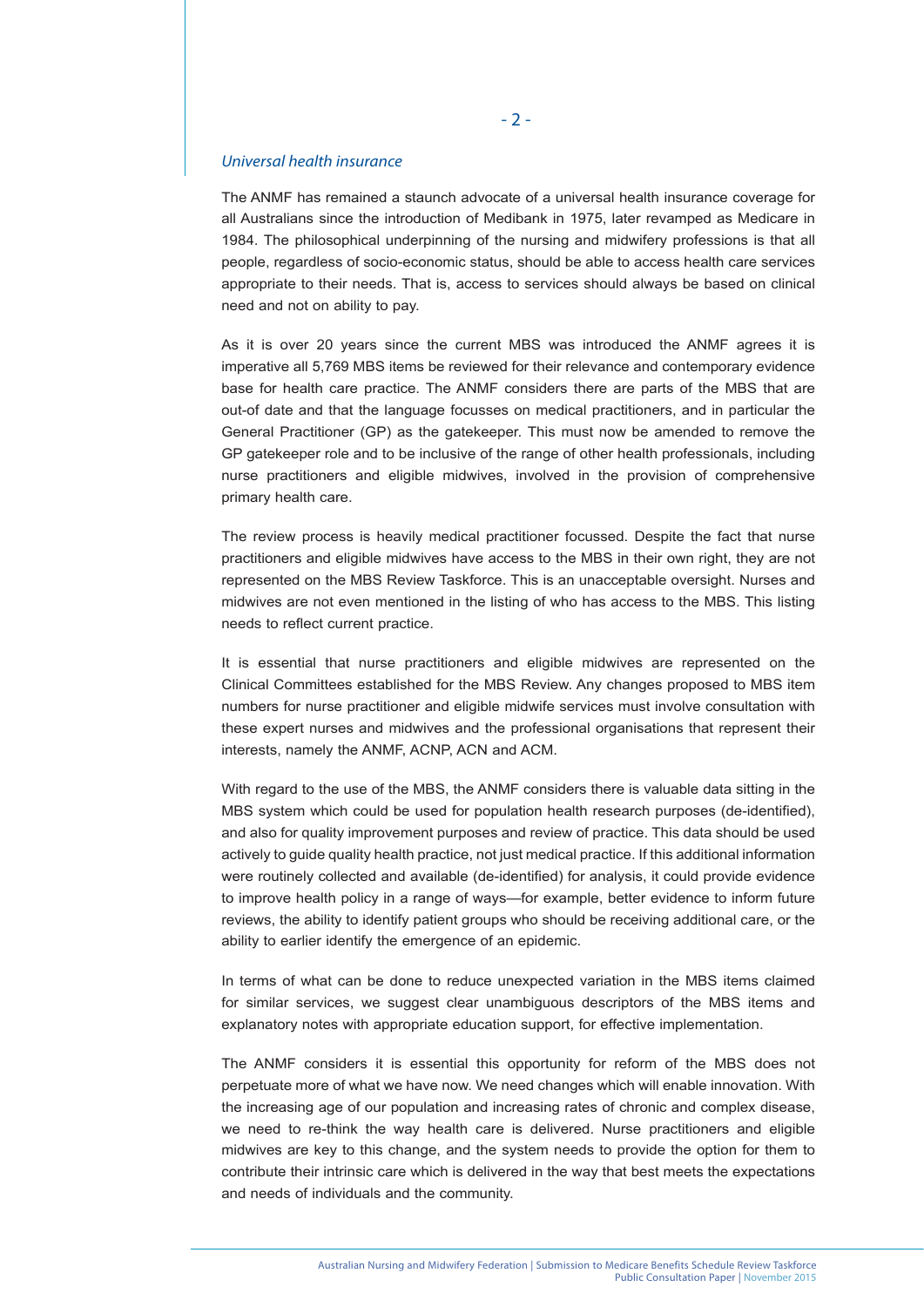#### *Payment models*

The current systems for health funding in Australia create serious barriers for nurse practitioners and eligible midwives and limit their effectiveness in terms of equity, access and value for money in health care delivery. In most instances, the community does not have much input or control in relation to health strategies that directly affect them. The models of promotion, prevention, chronic and complex condition care and treatment are not always based on the best available evidence. This leads to discrepancies in their efficiency and cost effectiveness. The current care modalities do not necessarily provide for positive outcomes for people and their communities; and sustainable, replicable service delivery remains a challenge.

The ANMF strongly supports funding models which provide for positive health outcomes for communities through sound health policy designed to meet population needs. Funding for services, programs, care and treatment must be based on the health needs of the community and be designed to promote the goals of primary health care enabling the promotion of health, maintenance of health, and continuity of care for chronic and complex conditions management; and, funding must allow for the involvement of a range of health care professionals in the care. This model allows for a person to be seen by the right health professional for their needs, in an appropriate place, at the right time - that is, a 'needs' driven funding model, not one driven by a particular health care professional.

Providing a blended payment system (mixing fee-for-service, pre-payment and payment for performance with salaried arrangements) in primary health care, to facilitate team based care, is supported by the ANMF as a means to achieve an integrated model of care and optimal health outcomes. Furthermore, the ANMF maintains the key to providing better access for the community to primary health care services is the development of funding models in which the funding maximises services directly to the consumer (the funding follows the person) and not solely to the provider (as in the current fee-for-service model). This allows for nurse practitioners, eligible midwives, other nurses and midwives, as well as health professionals, to engage more meaningfully in care management (for example, chronic disease management) without the flawed arrangement of funding being tied to the GP, who may only see the person briefly during an episode of care, if at all.

Nurse and midwives, as well as some other health professionals, should have direct access to funding to cover all aspects of their primary health care practice without the process being 'for and on behalf of' a third party. A variety of responsive forms of service delivery, provided by a range of health professional providers, including nurses and midwives, must be available to meet the needs of all people, including those with special needs such as cultural or language barriers, intellectual disability and chronic and complex conditions.

The ANMF contends that where health professionals work in teams there is effective service delivery with better outcomes for the community. Where there is no, or fractured, communication between health professionals, information and service delivery gaps occur, to the detriment of the care recipients. When the full range of health professionals is not used, for example within primary health care, this decreases choice for consumers of the services and more importantly decreases their access to care.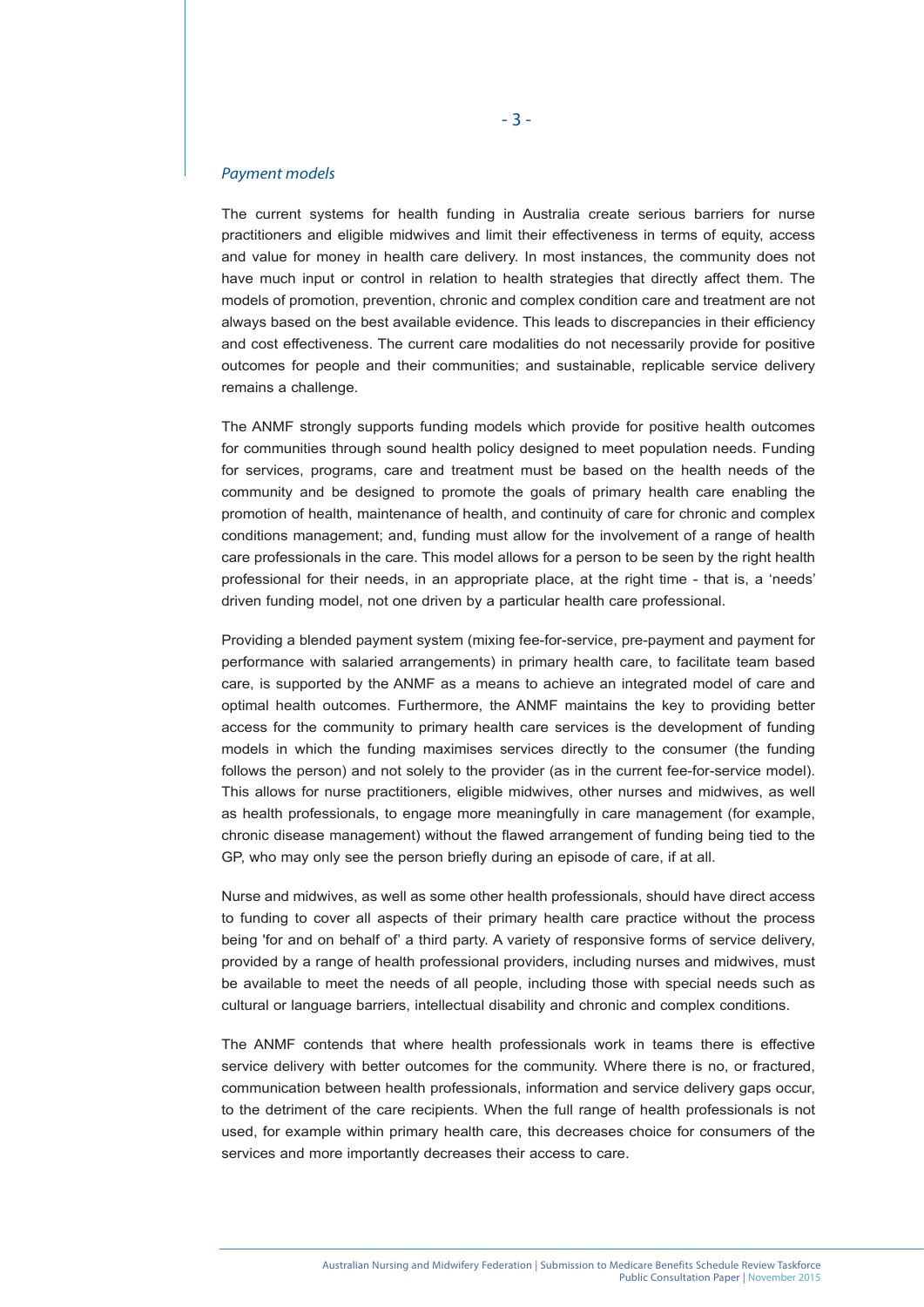# Specific Comment

The ANMF notes the Taskforce is looking for guidance on the following two essential issues:

- Examples where the MBS seems to be failing to support delivery of best value healthcare,
- Recommended improvements to the surrounding 'rules', processes and systems that support the MBS.

Our response provides advice on these two broad issues rather than addressing the specific questions posed in the Taskforce consultation paper.

In brief, the ANMF considers the review is necessary to contemporise the MBS to:

- 1. remove the out-moded item based funding model of nurses in general practice providing services 'for and on behalf' of the medical practitioner; and
- 2. more appropriately accommodate the services provided by nurse practitioners and eligible midwives.

#### *Nurses in general practice*

According to the Australian Institute of Health and Welfare (AIHW) there are currently 10,613 nurses working in General Practice<sup>2</sup>; and, 25,702 general practitioners (GPs)<sup>3</sup> working in General Practice. The numbers of nurses employed in the Australian General Practice environment has risen exponentially over the past decade as a result of a positive policy environment and enhanced funding of nursing services<sup>4</sup>. Between 2003 and 2012, the percentage of General Practices employing a nurse rose from 40%5 to 63.3%6. However, this rapid workforce growth has occurred in a somewhat ad hoc manner as a response to various funding schemes, rather than being a carefully planned workforce development7. This has raised a number of challenges for the nursing profession around the role of the nurse in General Practice, the nurse's scope of practice and continuing professional development opportunities<sup>8</sup>.

The ANMF National Practice Standards for Nurses in General Practice, released in  $2014<sup>9</sup>$ , funded by the Australian Government Department of Health, assist in highlighting the potential scope of practice for a nurse employed in General Practice, for employers and practice managers.

<sup>2</sup> Australian Institute of Health and Welfare. *Nursing and midwifery workforce 2014*. Canberra: AIHW, 2015. 3 Australian Institute of Health and Welfare. *Medical workforce 2013*. Canberra: AIHW, 2015.

<sup>4</sup> McKenna, L., Halcomb, E., Lane, R., Zwar, N., and Russell, G. *An investigation of barriers and enablers to advanced nursing roles in Australian general practice.* Collegian (2015) 22: p. 183-189.

<sup>5.</sup> Australian Divisions of General Practice Ltd. *National practice nurse workforce survey 2003*. 2003 Available from: http://generalpracticenursing.com.au/\_\_data/assets/pdf\_file/0006/15378/National-Practice-Nurse-Workforce-Survey-2003.pdf .

<sup>6.</sup> Australian Medicare Local Alliance. *General Practice nurse national survey report. 2012* Available from: http://amlalliance.com.au/\_\_data/assets/pdf\_file/0003/46731/2012-General-Practice-Nurse-National-Survey-Report.pdf

<sup>7.</sup> Halcomb, E.J., E. Patterson, and P.M. Davidson, Evolution of practice nursing in Australia. *Journal of Advanced Nursing*, 2006. 53(3): p. 376-390.

<sup>8</sup> Halcomb, E.J., et al., The evolution of nursing in Australian general practice: a comparative analysis of workforce surveys ten years on. *BMC Family Practice* 2014. 15(52): p. http://www.biomedcentral.com/1471- 2296/15/52.

<sup>9</sup> Australian Nursing and Midwifery Federation. 2014. *ANMF National Practice Standards for Nurses in General Practice*. Available from: http://www.anmf.org.au/documents/National\_Practice\_Standards\_for\_ Nurses\_in\_General\_Practice.pdf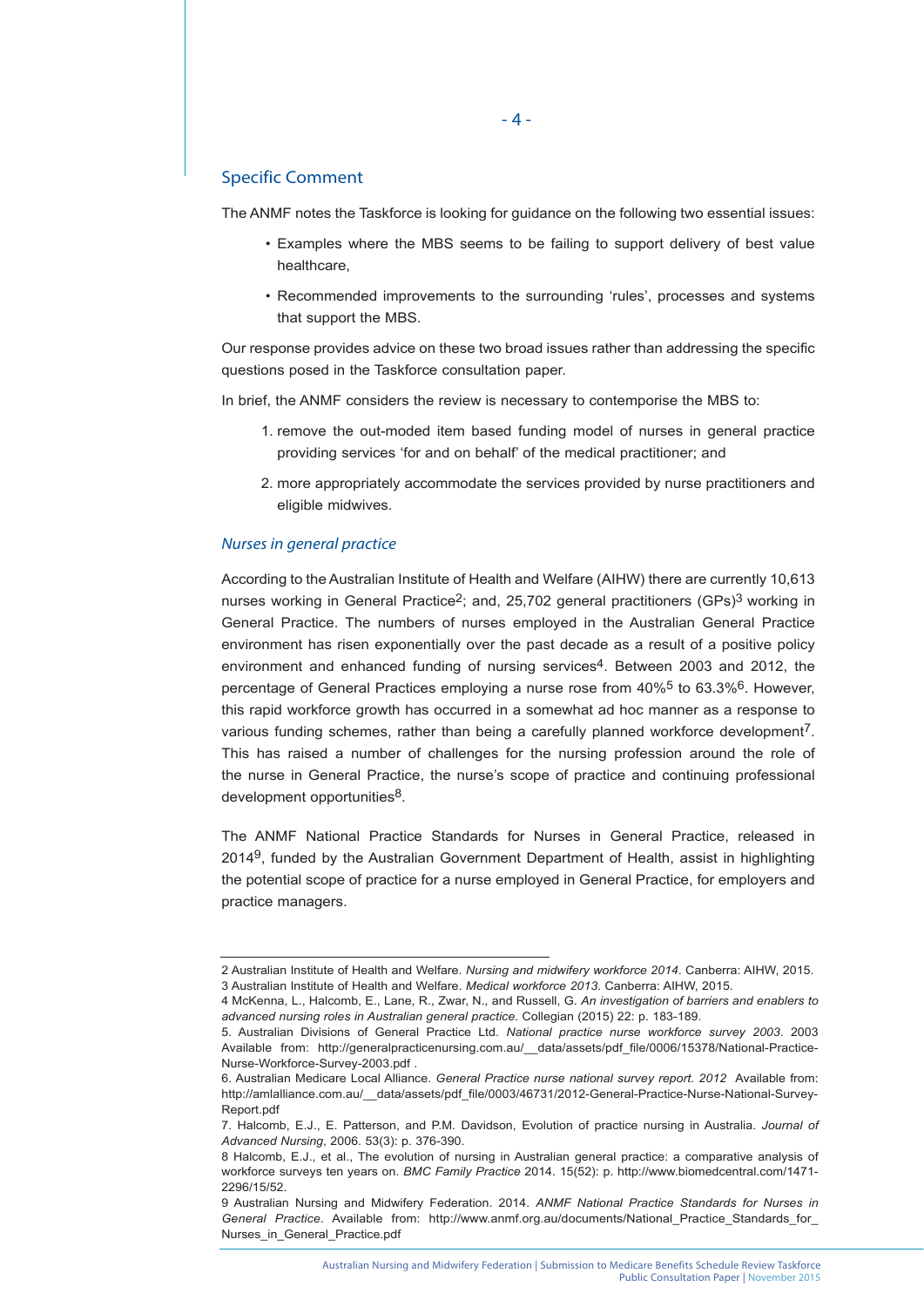Funding for Australian General Practice services is predominately a fee-for-service model, with Practices operating as small businesses or within larger corporate chains. While the national universal medical insurance scheme (Medicare) provides remuneration to the Practice for each item of service, increasingly, consumers are being required to pay a gap fee to the Practice. In 2011-12, almost \$5.6 billion dollars was spent by the Federal Government on services provided by doctors and nurses in General Practice10.

Prior to 2012, the MBS provided specific item numbers for the delivery of nursing services, such as, cervical smears, immunisations and wound care, provided 'for and on behalf of' a general practitioner. For each occasion of nursing service, remuneration was provided to the Practice from Medicare. This funding model significantly impacted on the services that were delivered by nurses in General Practice<sup>11</sup>. On 1 January 2012 the Practice Nurse Incentive Program (PNIP) was implemented<sup>12</sup>. This program provides incentive payments to accredited General Practices to offset the employment of a registered nurse and enrolled nurse<sup>13</sup>. The amount of incentive payment received by a Practice is based on its Standardised Whole Patient Equivalent (SWPE) value and the number of hours worked by nurses<sup>14</sup>. This incentive aims to support an "enhanced role for nurses working in General Practice" as it is not tied to the delivery of any specific services<sup>15</sup>. (The ANMF notes an evaluation of the PNIP, completed more than 12 months ago, has still not been made publically available).

The ANMF argues for the removal of the current restriction in the PNIP funding for the numbers of nurses and midwives employed being tied to the number of GPs in a practice, in order to access payment for a nurse/midwife. The PNIP funding of nurses and midwives in general practice needs to be uncoupled from the GP (that is, deconstruct the GP : Nurse/ Midwife ratio). This would enable more nurses or midwives to be employed within general practice and better meet community needs.

Of particular relevance to the MBS review is the ANMF's request for the abolition of the remaining MBS item numbers allowing for the claiming of services provided by a nurse in general practice 'for and on behalf' of the GP, or 'under the supervision' of the GP. These item numbers are for: health assessments, chronic disease management, antenatal care, management plans, team care arrangements, spirometry, ECG, and telehealth (10986, 10987, 10997, 16400, 10983, 10984, 11506, 11700, 701-707, 715, 721, 723, 722).

The retention of some MBS item numbers has meant that the intent of the PNIP to enhance the role of nurses working in General Practice has not been fully achieved. Funding remains tied to specific services only. This in turn perpetuates a model whereby employers, usually GPs, or practice managers, direct nurses to focus care only on those activities that can be billed through Medicare.

Instead of continuing with these MBS item numbers, the amount of funding for the PNIP should be significantly increased. This would allow nurses and midwives to work to their full scope of practice - the original intent of the PNIP funding.

<sup>10</sup> Australian Government Department of Health and Ageing. *Medicare Statistics - June quarter 2012, Group BA tables.* 2012 Available from: www.health.gov.au/internet/main/publishing.nsf/Content/medstat-jun12 tablesba

<sup>11</sup> Halcomb, E.J., et al., Nurses in Australian general practice: implications for chronic disease management. *Journal of Nursing & Healthcare of Chronic Illnesses*, 2008. 17(5A): p. 6-15.

<sup>12</sup> Medicare Australia. *Practice Nurse Incentive Program Guidelines*. 2012 [cited 2014 November 4]; Available from: http://www.medicareaustralia.gov.au/provider/incentives/files/9689-1208en.pdf

<sup>13</sup> Ibid.

<sup>14</sup> Ibid.

<sup>15</sup> Ibid. p. 3.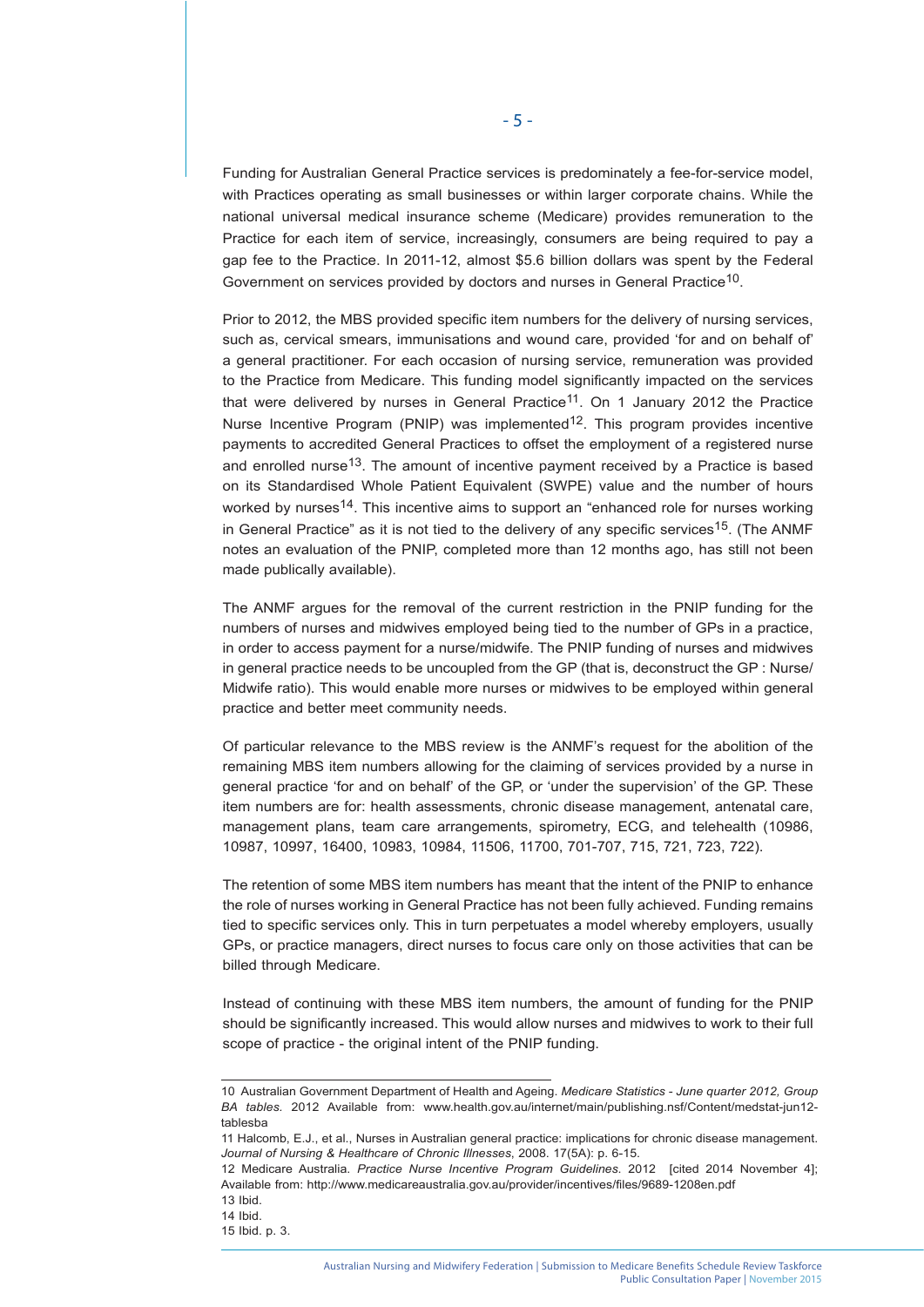In Australian General Practice, registered nurses and enrolled nurses work together in complementary roles within the nursing team. While all nurses are accountable for their own individual practice<sup>16</sup>,<sup>17</sup> the NMBA requires the practice of an enrolled nurse is supervised by a registered nurse<sup>18</sup>. This supervision arrangement is required regardless of whether a general practitioner is in attendance or not. Having a named registered nurse to provide supervision and appropriate delegation of nursing care is essential to both meeting the requirements of practice and maintaining patient safety. The level of supervision required for enrolled nurse practice is dependent on a range of factors, including the knowledge, skills and competence of the individual enrolled nurse, the acuity of the patient and the nature and complexity of the care being provided<sup>19</sup>. Supervision of the enrolled nurse by the registered nurse can either be direct, where the registered nurse is physically present and works together with the enrolled nurse, or indirect where the registered nurse is readily contactable during the enrolled nurse's working hours but does not directly observe the care as it is being provided<sup>20</sup>.

## *Nurse practitioners and eligible midwives*

We concur with Consultation Paper which states (page 15) that:

*The overall objective of the Australian health system is that people have access to affordable, high-quality health care. The MBS has a key role to play in achieving this objective.*

The ANMF maintains this encapsulates our reason for wanting to see the MBS being more accommodating to nurse practitioners and eligible midwives, to improve access for all sectors of the community to evidence-based care they can afford.

#### *Nurse practitioners*

The nurse practitioner role is now well established in Australia with research highlighting the diversity or roles across the country. The nurse practitioner role is differentiated by their expert practice in clinical assessment, prescribing, referral and diagnostics. These broader practice modalities are enshrined in state and territory legislation. While there are 1248 endorsed nurse practitioners in Australia<sup>21</sup>, only around half of these expert nurses are employed in nurse practitioner positions and even less are practising to the full scope of their role.

Some of the restrictions on nurse practitioner practice are:

- the lack of positions;
- the lack of viable employment opportunities in private practice;
- inability to claim after-hours item numbers when providing services;
- restrictions on ordering of pathology and diagnostic tests and in particular, imaging;

<sup>16</sup> Nursing and Midwifery Board of Australia, *National competency standards for the registered nurse.* 2006: Melbourne, Victoria.

<sup>17</sup> Nursing and Midwifery Board of Australia, *National competency standards for the enrolled nurse*. 2002. Melbourne, Victoria.(current). Revised in 2015 to: *Standards for Practice: Enrolled Nurses*. 2016.:Effective 1 January 2016. Available from: http://www.nursingmidwiferyboard.gov.au/Codes-Guidelines-Statements/ Professional-standards.aspx

<sup>18</sup> Ibid previous two references.

<sup>19</sup> Australian Nursing and Midwifery Federation. 2014. *ANMF National Practice Standards for Nurses in*  General Practice. Available from: http://www.anmf.org.au/documents/National Practice Standards for Nurses\_in\_General\_Practice.pdf

<sup>20</sup> Ibid.

<sup>21</sup> Nursing and Midwifery Board of Australia, *Nurse and Midwife Registration Data*. June 2015. Available from: http://www.nursingmidwiferyboard.gov.au/About/Statistics.aspx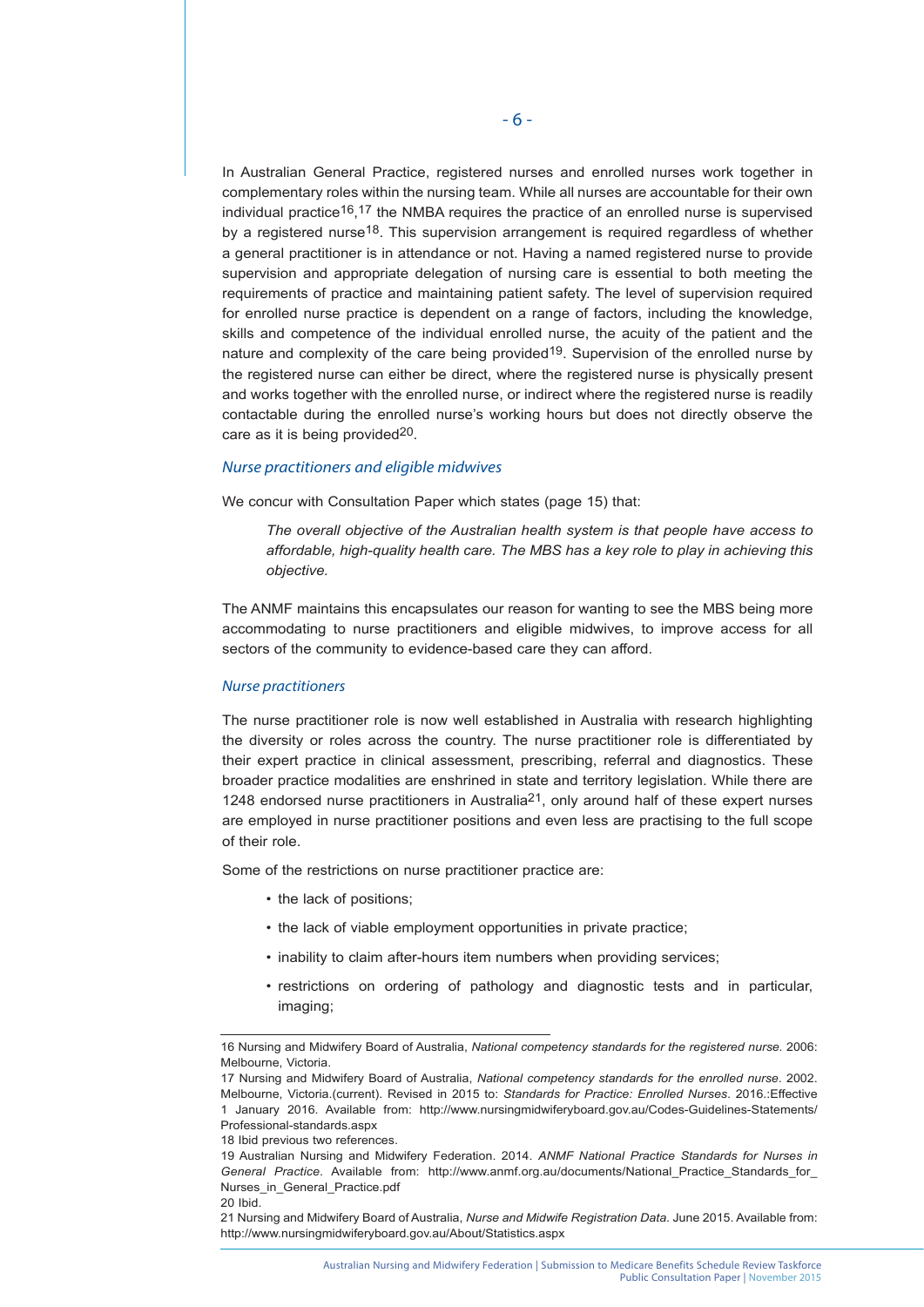- the inability for patients to receive certain subsidised medicines if prescribed by a nurse practitioner (as distinct from a medical practitioner);
- restriction to PBS prescribing for continuing therapy only for many PBS medicines; and
- inadequate rebates from MBS for nurse practitioner services.

These factors severely restrict nurse practitioner practice and reduce patients' access to affordable, high quality health care.

We maintain nurse practitioners should be used more extensively within multidisciplinary teams across the spectrum of primary health care services, in all geographic locations. Nurse practitioners can, and do, undertake important roles in providing improved access to primary health care services and chronic disease management, to individuals and communities. Consumers thus have access to a broader range of health professionals, and to those who are particularly skilled in, and have time, to deal with chronic and complex conditions.

In order to facilitate access to nurse practitioners a number of structures need to be put in place. Primarily, nurse practitioners in the public sector need to be given access to MBS to allow for the delivery of comprehensive care, which includes the ability to order diagnostic investigations and refer to other health professionals including allied health, when required.

That is, we request that nurse practitioners in the public sector be given 'request and refer' access to the MBS, just as is the case for medical interns. So too, there should be a substantial increase in the payment for MBS items for nurse practitioners in private primary health care settings, including mental health, to enable them to establish viable and sustainable practice. Nurse practitioners are now well established in Australia, and have already proven their value to our health and aged care systems. Accessibility to their range of care modalities, should be facilitated and broadened to better meet population health needs.

The ANMF considers the following issues are essential for funding for nurse practitioners:

- allowing nurse practitioners to be eligible, as registered nurses, to PNIP funding;
- funding for designated salaried nurse practitioner positions in the public sector, including in small rural and remote communities;
- access to 'request and refer' MBS provider numbers for nurse practitioners in the public sector, as is the case for medical interns;
- a substantial increase in the payment for MBS items for nurse practitioners in private practice to enable them to establish viable and sustainable practice;
- recurrent incentive funding for nurse practitioners in private practice to work in areas of designated District Workforce Shortage;
- infrastructure funding for nurse practitioners to establish private practice;
- allowing nurse practitioners to employ other nurses under the PNIP in the same way as GPs; and
- provide nurse practitioners with MBS item numbers for after-hours services and procedural services (similar to GPs).

The ability for nurse practitioners in primary health care to work to their full scope of practice is vital. Nurse practitioners need to be recognised primary health care professionals, able to provide independent services under appropriately remunerated MBS item numbers.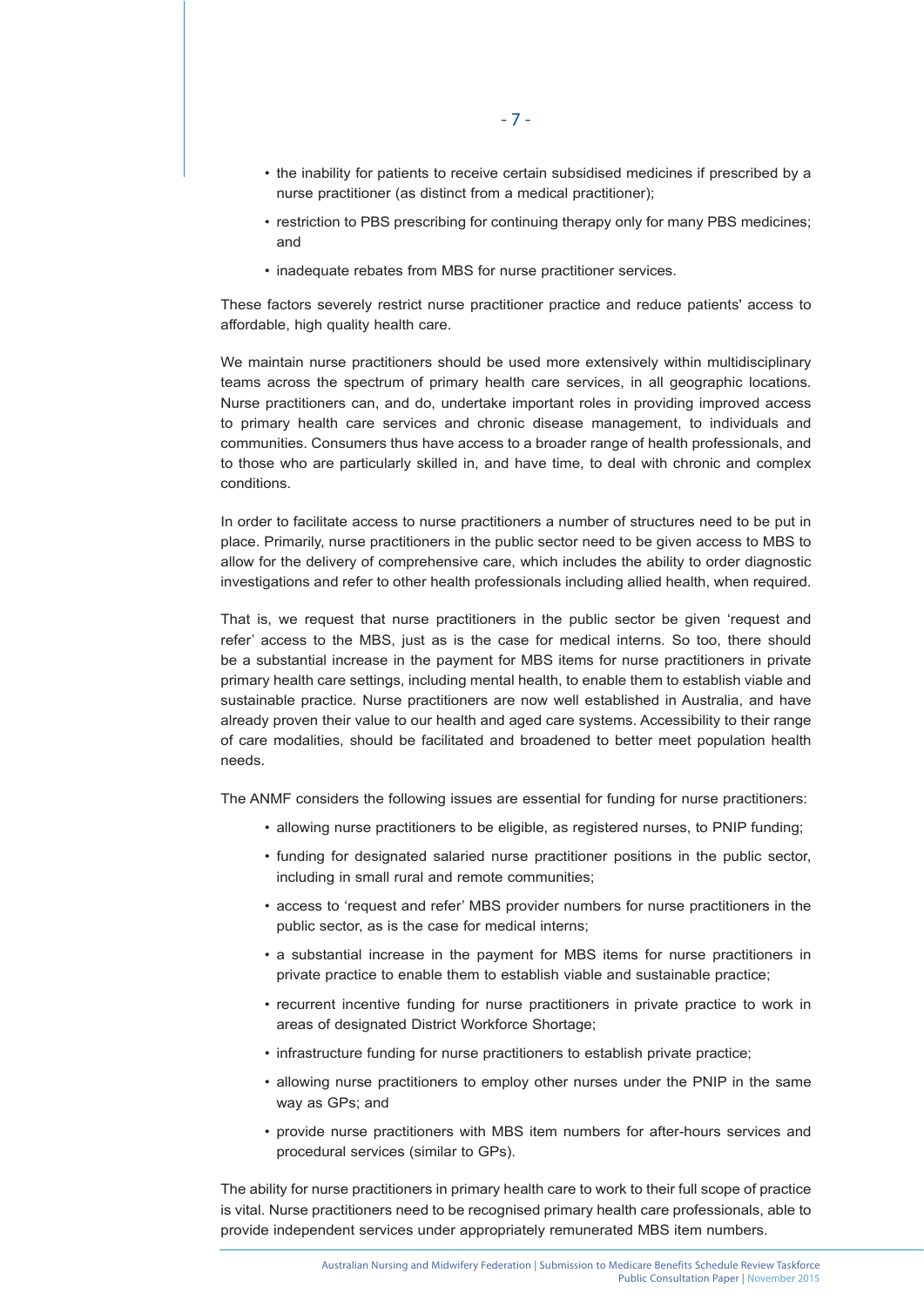#### *Eligible midwives*

As previously stated, there are now 182 eligible midwives in Australia22. The role of eligible midwife is differentiated from other midwives by their expert practice in the provision of pregnancy, labour, birth and postnatal care, across the continuum of midwifery care. The continuum of midwifery care for the eligible midwife incorporates: antenatal care, intra partum care and postnatal care for women and their infants, and includes clinical assessment, exercise of clinical judgement, planning, implementation, monitoring and review, responding to maternity emergencies, assessment and care of the newborn infant; and, prescribing schedule 2, 3, 4, and 8 medicines (in accordance with relevant state or territory legislation), making referrals to other health professionals, and ordering diagnostic investigations appropriate to their scope of practice.<sup>23</sup> The term 'eligible' denotes the fact these midwives can apply for a Medicare provider number so the women for whom they provide care can obtain Medicare rebates, and prescribe certain Pharmaceuticals Benefits Scheme (PBS) medicines. A privately practising (self-employed) eligible midwife can apply for a Medicare Provider Number so that women in their care can claim Medicare rebates for the midwifery care they receive.

Similar to nurse practitioners, eligible midwives also face barriers to practicing to their full scope, again limiting their practice and reducing women's access to affordable, high quality health care. These barriers are mirrored across the two professions with eligible midwives facing additional obstacles in obtaining professional indemnity insurance to cover the full scope of their practice. Eligible midwives have access to only one professional indemnity insurance scheme: Commonwealth-subsidised professional indemnity insurance through MIGA (Medical Insurance Group Australia) which covers antenatal and postnatal care, and birth services the eligible midwife provides in hospital to their private clients. Eligible midwives may also encounter difficulties in establishing legislated collaborative arrangements with medical colleagues required to engage in private practice, thus forming another barrier to practicing to their full scope.

The ANMF considers the following issues are essential for funding for eligible midwives:

- funding for designated salaried eligible midwife positions in the public sector, including in small rural and remote communities;
- access to 'request and refer' MBS provider numbers for eligible midwives in the public sector, as is the case for medical interns;
- a substantial increase in the payment for MBS items for eligible midwives in private practice to enable them to establish viable and sustainable practice;
- recurrent incentive funding for eligible midwives in private practice to work in areas of designated District Workforce Shortage; and
- infrastructure funding for eligible midwives to establish private practice.

<sup>22</sup> Nursing and Midwifery Board of Australia, *Nurse and Midwife Registration Data*. June 2015. Available from: http://www.nursingmidwiferyboard.gov.au/About/Statistics.aspx

<sup>23</sup> Nursing and Midwifery Board of Australia. 2013. *Eligible midwife registration standard*. Available from: http://www.nursingmidwiferyboard.gov.au/Registration-Standards.aspx